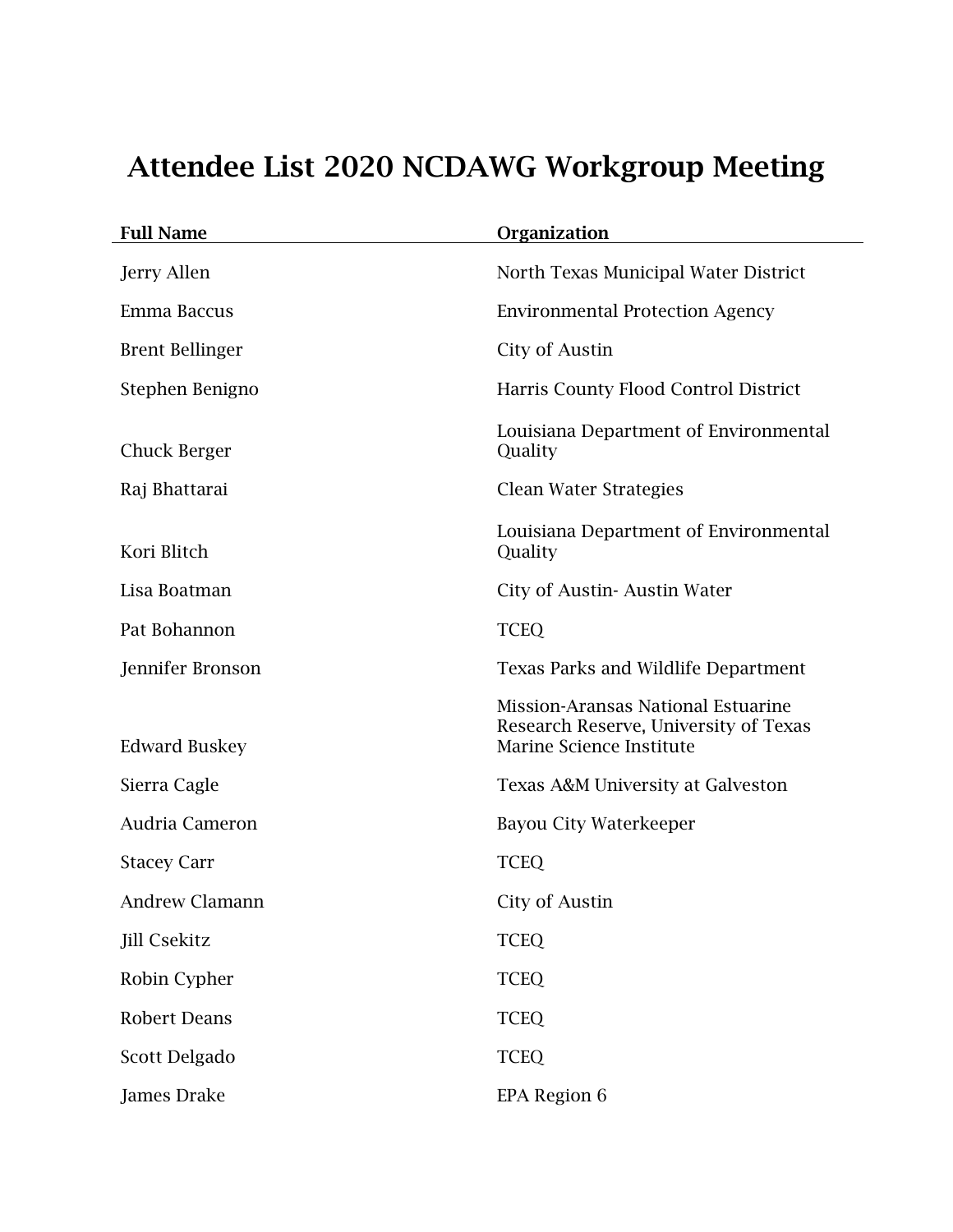| <b>TCEQ</b>                                                                     |
|---------------------------------------------------------------------------------|
| <b>TCEQ</b>                                                                     |
| <b>EPA</b>                                                                      |
| Independent                                                                     |
| <b>KETOS</b>                                                                    |
| City of Garland                                                                 |
| <b>TCEQ</b>                                                                     |
| <b>Black &amp; Veatch</b>                                                       |
| Guadelupe-Blanco River Authority                                                |
| <b>Environmental Institute of Houston</b><br>University of Houston - Clear Lake |
| <b>Trinity River Authority</b>                                                  |
| Texas Parks and Wildlife Department                                             |
| <b>Plummer Associates</b>                                                       |
| <b>TCEQ</b>                                                                     |
| Texas Parks and Wildlife Department                                             |
| Tischler/Kocurek                                                                |
| <b>TCEQ</b>                                                                     |
| Texas Water Resources Institute                                                 |
| <b>TCEQ</b>                                                                     |
| <b>Brazos River Authority</b>                                                   |
| <b>Trinity River Authority</b>                                                  |
| Arkansas DEQ                                                                    |
| Louisiana Department of Environmental<br>Quality                                |
| JMA, Inc                                                                        |
|                                                                                 |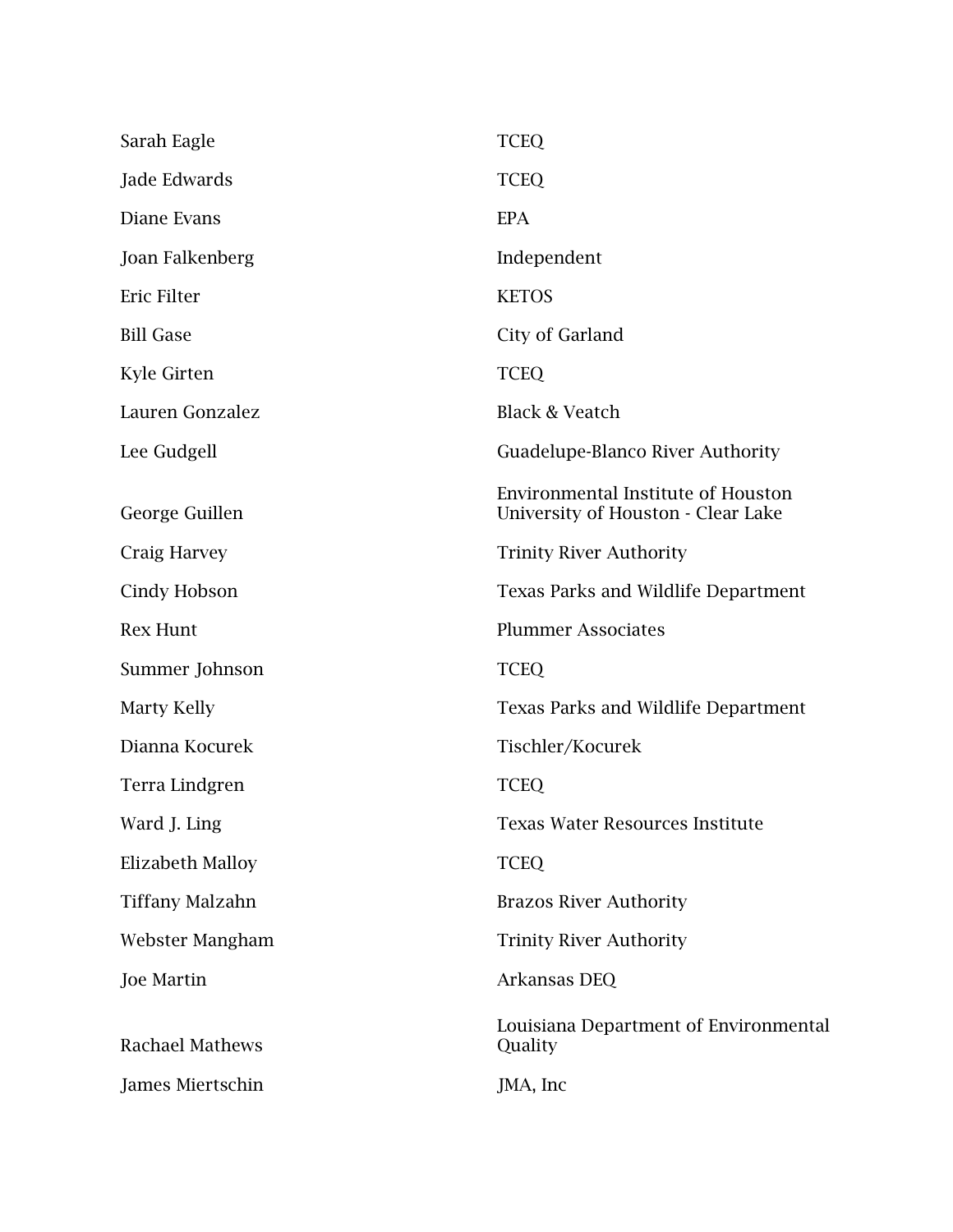| Debbie Miller            | <b>TCEQ</b>                                                 |
|--------------------------|-------------------------------------------------------------|
| Manuel Moncholi          | City of Houston Wastewater Operations                       |
| Adrian Montemayor        | San Antonio Water System                                    |
| Lili Murphy              | TCEQ-Standards Implementation Team,<br><b>WQD</b>           |
| Chris Pasch              | Plummer                                                     |
| Ana Pena                 | Fort Worth Water Department                                 |
| <b>Lizeth Perez</b>      | <b>TCEQ</b>                                                 |
| Tina Petersen            | <b>Bayou Preservation Association</b>                       |
| <b>Abel Porras</b>       | City of Austin                                              |
| Lauren Pulliam           | <b>TCEQ</b>                                                 |
| Jianhong Ren             | Texas A&M University-Kingsville                             |
| Daniel Roelke            | Texas A&M University at Galveston                           |
| Anne Rogers              | <b>TPWD</b>                                                 |
| S M Shaheeq Mahmood Rony | Texas A&M University - Kingsville                           |
| Laura Ryckman            | <b>TCEQ</b>                                                 |
| Rachel Sanborn           | San Marcos River Foundation                                 |
| Elaine Savage            | Harris County Pollution Control                             |
| Peyton Schumann          | <b>Texas and Southwestern Cattle Raisers</b><br>Association |
| <b>Mateo Scoggins</b>    | <b>City of Austin</b>                                       |
| Janet Sims               | Perkins Engineering Consultants, Inc.                       |
| Emily L. Speed           | <b>CPS Energy</b>                                           |
| <b>Jeff Striplin</b>     | North Texas Municipal Water District                        |
| <b>Andrew Sullivan</b>   | <b>TCEQ</b>                                                 |
| Dean Thomas              | Lower Colorado River Authority                              |